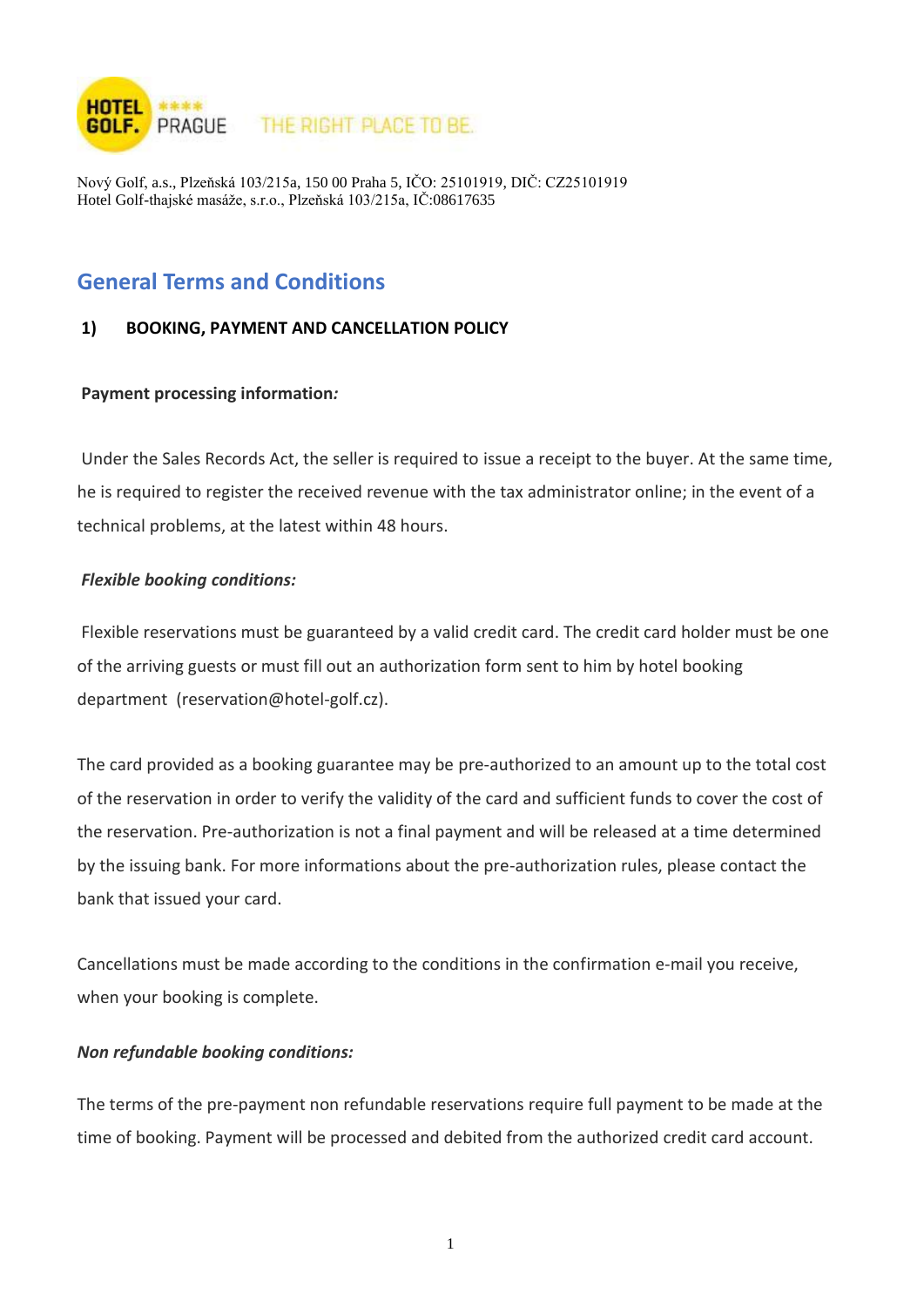No refund will be offered for cancellations, no-shows and early departures. By confirming a non refundable booking, the client acknowledges that there is no legal claim for refund.

### **2) PROVIDING SERVICES IN THE WELLNESS CENTRE**

The customer orders the selected services online or directly at the reception (in person, by phone, by email).

The customer undertakes to pay the stated price of the services or certificates and chooses one of the offered payment types (online payment in the e-shop, cash or card at the reception).

The contract for the provision of services as amended by these GTC is concluded at the moment of registration of the customer through the online booking system on the website or by placing an order at the reception in person, by phone or by email.

The Provider is obliged, after payment for the ordered Services, to provide the Services in the agreed scope, quality and within the time specified in the Order.

## **3) BY LAW NO. 634/1992 COLL. ABOUT THE CONSUMER PROTECTION WE ARE REQUIRED TO INFORM OUR GUESTS ABOUT THE POSSIBILITY OF OUT-OF-COURT SETTLEMENT OF CONSUMER DISPUTES.**

The accommodated guest has the right to make a proposal for out-of-court settlement of such a dispute to a designated extrajudicial dispute solution authority, which is

Česká obchodní inspekce Ústřední inspektorát - oddělení ADR Štěpánská 15 120 00 Praha 2

Email: [adr@coi.cz](mailto:adr@coi.cz) Web: [https://adr.coi.cz](https://adr.coi.cz/)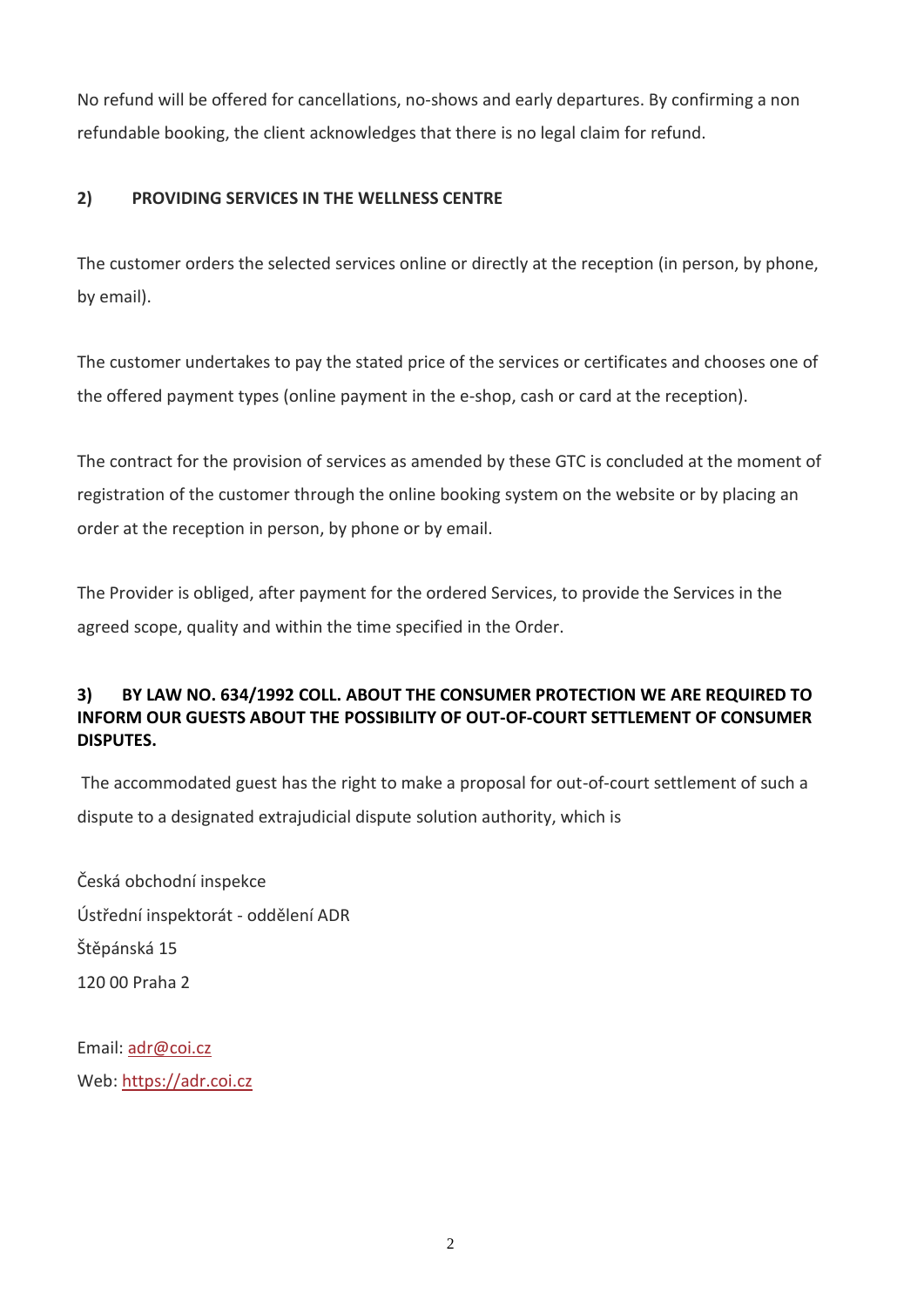The Czech Trade Inspection Authority is an authority supervising consumer protection, proceeding pursuant to Act No. 64/1986 Coll., about the Czech Trade Inspection, as amended, and other legal regulations. The website of the Czech Trade Inspection is www.coi.cz.

In accordance with the provisions of Section 1837, letter j) of Act No. 89/2012 Coll., The Civil Code, a consumer can not terminate the contract of accomodation, if the hotel provides rooms within a specified time.

# **ACCOMMODATION RULES**

- 1. According to Act No. 326/1999 Coll., § 103, the foreigner is obliged to submit a travel document, residence permit or residence permit for a member of the European Communities upon request and fill in and sign the application form in person (§ 97). A guest who refuses to provide proof of identity and fill in the registration form, can not be accommodated. The obligation to fill in and sign the registration form does not apply to foreigners under 15 years of age.
- 2. Pursuant to the provisions of Section 5 (2) e) of Act No. 101/2000 Coll., on the Protection of Personal Data, as amended, the accommodation provider as the personal data controller is authorized to process personal data of the guests, if it is necessary for the protection of the rights of the accommodation provider. For this purpose, guests are required to present their valid ID or passport upon request. By concluding a contract with the accommodation provider, the guest at the same time agrees to provide a valid ID. Guests who refuse to provide proof of their identity will not be accommodated.
- 3. Personal informations provided by the guest upon check-in, is subject to legal protection. Collected data will be archived and processed to the extent provided by the guest, except for the correspondence between the guest and the hotel. The data are processed mainly at the headquarters of the business of the hotel, they are only accessible to persons designated by a special internal regulation of the hotel and are not provided to third persons without the consent of the guest. A guest has access to his/her personal data that the hotel has. The protection of guest data (hotel questionnaires etc.) is governed by internal rules based on the law.
- 4. The guest upon arrival will receive a hotel card, indicating the room number, the arrival departure date and the key card from the room. Only this guest (guests) can access this room from this moment. The access of the hotel staff to the rented room is limited to the extent necessary to meet the conditions of accommodation agreed between the guest and the hotel.
- 5. The guest or the hotel are not entitled to allow the use of the room to other persons. In order to ensure the maximum privacy of the guest, it is possible to negotiate that no hotel staff will enter the room.
- 6. The accommodation is not possible until 15:00.
- 7. The guest will leave the room no later than 11.30 am. If the guest fails to do so within a specified time, the hotel may also charge him/her for the next day.
- 8. From 22.00 to 06.00 hours, the guest respects the night's rest. Disturbance may be penalized.
- 9. If a guest asks for an extension of the accommodation, the hotel may offer him a different room than that in which the guest was originally accommodated.